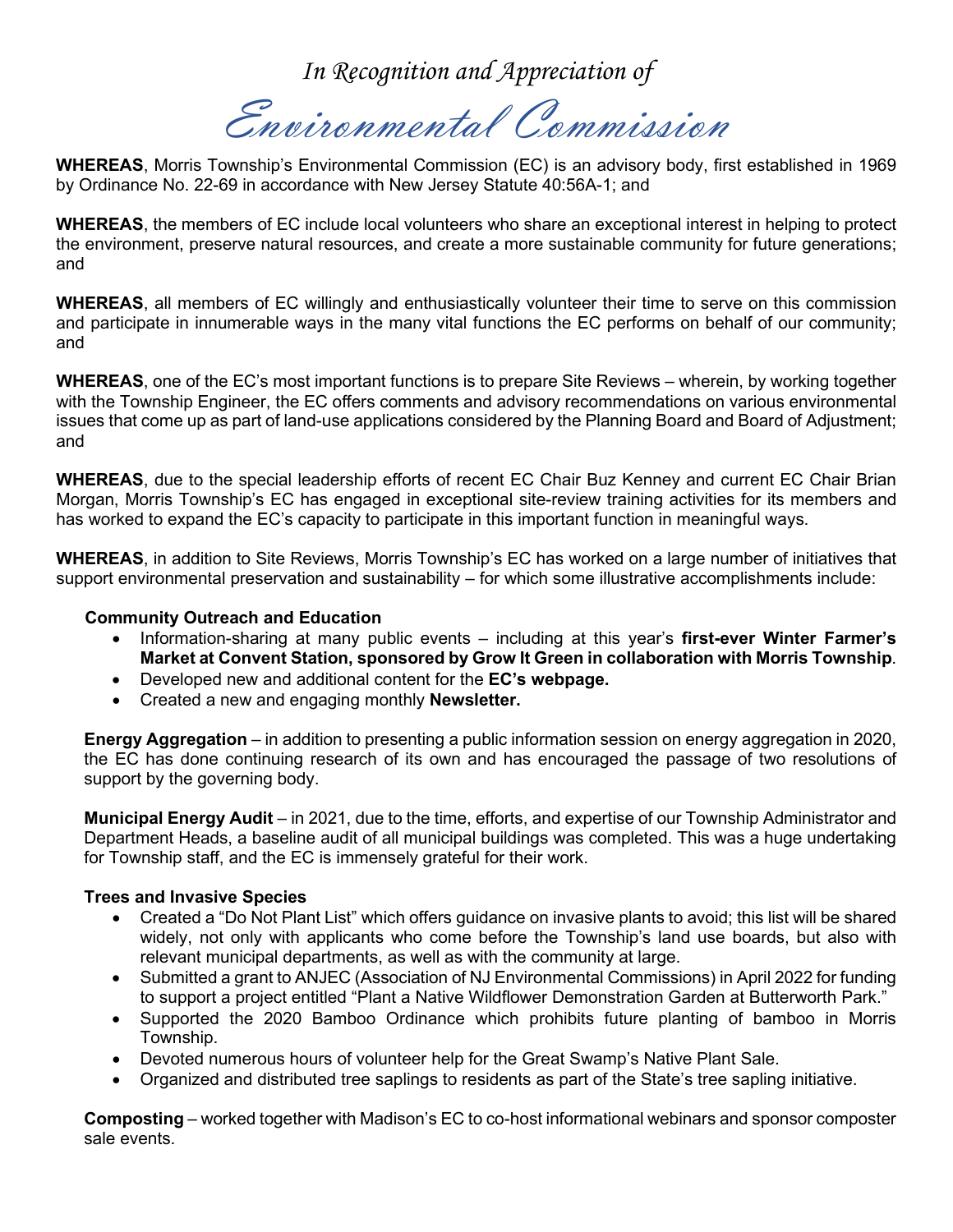**Drew Forest Preservation** – worked with neighboring EC's to share information with the public about the importance of the Drew Forest as a local and regional natural resource and encouraged Morris Township's governing body to pass a "Resolution Supporting the Conservation of the Drew Forest."

**Regional Collaboration** – worked together with the EC's of more than 15 nearby municipalities (who together comprise the NJSMA - Northern Jersey Sustainable Municipal Alliance) to gather information, promote dialogue and problem-solving across municipalities, and create shared model documents on such topics as Green Transportation (various EV ordinances); Plastic Bag Ban Ordinance; and Climate Action Plan template.

**Sustainable Jersey Certification Program** – members of the Township's Green Team are working actively to compile the documentation necessary to achieve SJ certification for Morris Township for the first time ever – the accomplishment of which recognizes and enhances our achievements as a community that values environmental preservation and sustainability in everything we do.

**WHEREAS**, more information about these (and other) EC initiatives can be found in the EC's End of Year Reports for 2020 and 2021 which are located on the EC page of the Township's website and which members of the public are encouraged to seek out and read;

**WHEREAS**, current members of Morris Township's Environmental Commission include:

*Brian Morgan Margy McKibbin-Favreau Carolyn McLain Charles Schachter Jennifer Carcich John Landau Joshua Saks Ned Gardner Siva S. Jonnada Sanjiv Sharma*

## **Full Members Alternate Members Associate Members** *Barbara Buda Leslie Jones-Wentz Balakrishnan Iyer*

*Cecile Kent Daniel Haines*

**NOW THEREFORE, BE IT RESOLVED** by the Township Committee of the Township of Morris recognizes and commends the members of Morris Township's Environmental Commission for your devotion to environmental stewardship and sustainability and for the excellence of your work in pursuit of the myriad number of initiatives and activities that includes. We applaud EC members for your efforts, congratulate you on your accomplishments, and extend our sincere gratitude and appreciation for your dedication and service to our community.

Township Committee Member  $\mathbb{F} \setminus \mathbb{F} \setminus \mathbb{F}$   $\mathbb{F} \setminus \mathbb{F}$  Township Committee Member



 *Catherine J. Wilson Peter V. Mancuso*  Deputy Mayor **Township Committee Member**